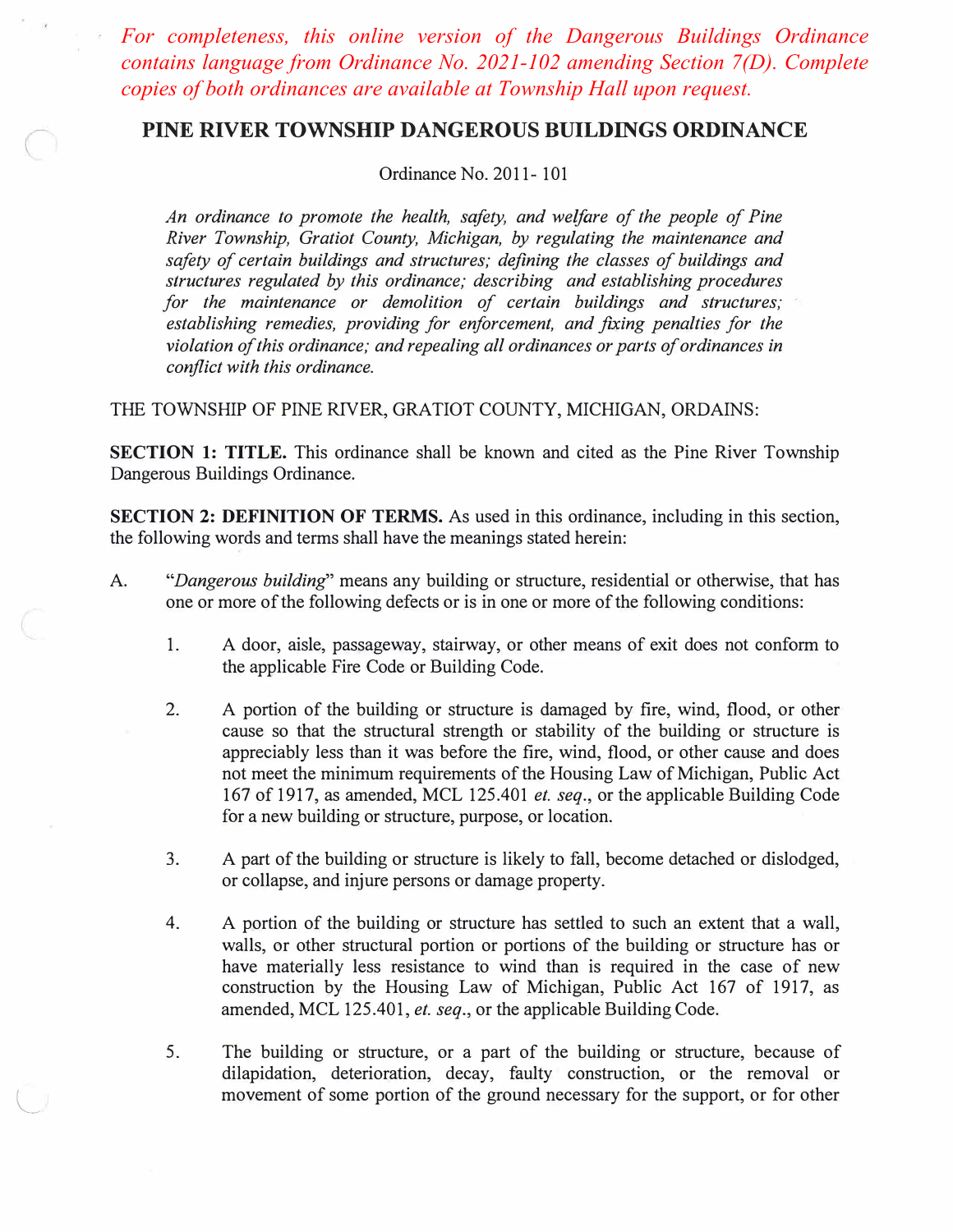reason, is likely to partially or completely collapse, or some portion of the foundation or underpinning of the building or structure is likely to fall or give way.

- 6. The building or structure, or a part of the building or structure, is manifestly unsafe for the purpose for which it is used or intended to be used.
- 7. The building or structure is damaged by fire, wind, or flood, or is dilapidated or deteriorated and becomes an attractive nuisance to children who might play in the building or structure to their danger, or becomes a harbor for vagrants, criminals, or immoral persons, or enables persons to resort to the building or structure for committing a nuisance or unlawful or immoral act.
- 8. A building or structure used or intended to be used for dwelling purposes, including the adjoining grounds, because of dilapidation, decay, damage, faulty construction or arrangement, or otherwise, is unsanitary or unfit for human habitation, is in a condition that the Township Ordinance Enforcement Officer or County Public Health Officer determines is likely to cause sickness or disease, or is likely to injure the health, safety, or general welfare of the people living in the dwelling.
- 9. A building or structure is vacant, dilapidated, and open at a door or window, leaving the interior of the building exposed to the elements or accessible to entrance to trespassers.
- 10. A building or structure remains unoccupied for a period of 180 consecutive days or longer, and is not listed as being available for sale, lease, or rent with a real estate broker licensed under Article 25 of the Occupational Code, Public Act 229 of 1980, MCL 339.2501 *et. seq.,* or is not publicly offered for sale by the owner. This subdivision does not apply to the following:
	- a. A building or structure as to which the owner or agent does both of the following:
		- (i) Notifies the Gratiot County Sheriff's Department that the building or structure will remain unoccupied for a period of 180 consecutive days. The notice shall be given by the owner or agent not more than 30 days after the building or structure becomes unoccupied.
		- (ii) Maintains the exterior of the building or structure and adjoining grounds in accordance with this ordinance and the Housing Law of Michigan, Public Act 167 of 1917, as amended, MCL 125.401, *et. seq.,* or the applicable Building Code or in accordance with a valid building permit of court order.

 $\subset$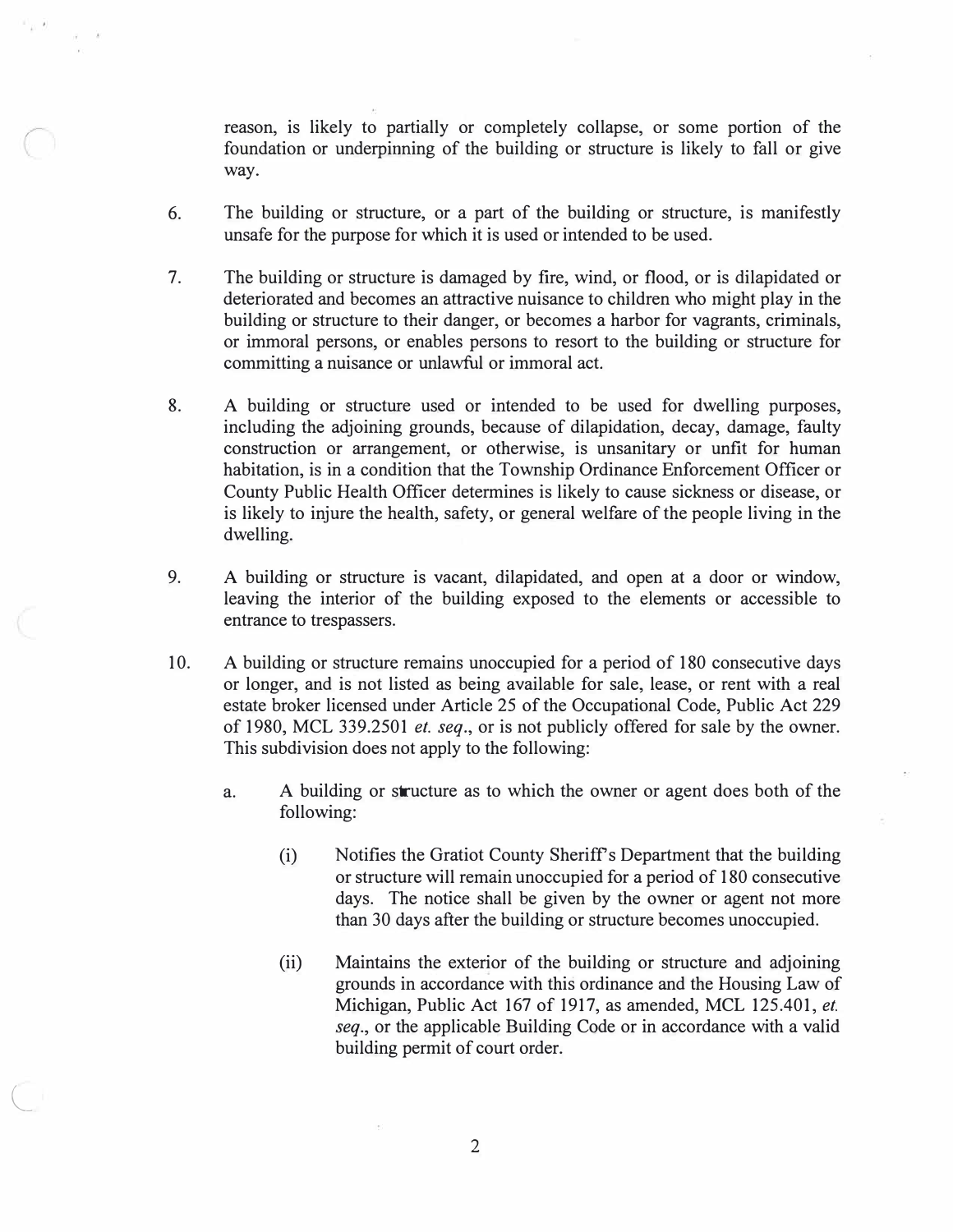- b. A secondary dwelling of the owner that is regularly unoccupied for a period of 180 days or longer each year, if the owner notifies the Gratiot County Sheriffs Department that the dwelling will remain unoccupied for a period of 180 consecutive days or more each year. An owner who has given the notice prescribed by this subparagraph shall notify the Gratiot County Sheriffs Department not more than 30 days after the dwelling no longer qualifies for this exception. As used in this subparagraph, "secondary dwelling" means a dwelling such as a vacation home, hunting cabin, or summer home that is occupied by the owner or a member of the owner's family during part of the year.
- B. *"Enforcing agency"* means the Pine River Township Ordinance Enforcement Officer and/or such other official(s) or agency as may be designated by the Pine River Township Board to enforce this ordinance.
- C. *"Applicable Building Code"* means the building code administered and enforced in Pine River Township pursuant to the Stille-DeRossett-Hale Single State Construction Code Act, Public Act 230 of 1972, as amended, MCL 125.1501, *et. seq,* or adopted pursuant to any other state law.

**SECTION 3: PROHIBITION OF DANGEROUS BUILDINGS.** It is unlawful for any owner or agent of a building or structure to keep, possess, own, or maintain any building or structure or part thereof which is a Dangerous Building as defined this ordinance.

#### **SECTION 4: NOTICE OF DANGEROUS BUILDING; HEARING.**

*(* 

L

- A. Notice Requirements. Notwithstanding any other provision of this ordinance, if a building or structure is found to be a Dangerous Building, the Enforcing Agency shall issue a notice that the building or structure is a Dangerous Building.
- B. Parties Entitled to Notice. The notice shall be served on each owner of, or party in interest to, the building or structure as determined by the name(s) listed for the property on the last local tax assessment records of Pine River Township.
- C. Contents of Notice. The notice shall specify the time and place of a hearing on whether the building or structure is a Dangerous Building and state that the person to whom the notice is directed shall have the opportunity at the hearing to show cause why the Hearing Officer should not order the building or structure to be demolished, or otherwise made safe, or properly maintained.
- D. Service of Notice. The notice shall be in writing and shall be served upon the person to whom the notice is directed either personally or by certified mail, return receipt requested, addressed to the owner or party in interest at the address shown on the tax records. If a notice is served upon a person by certified mail, a copy of the notice shall also be posted upon a conspicuous part of the building or structure. The notice shall be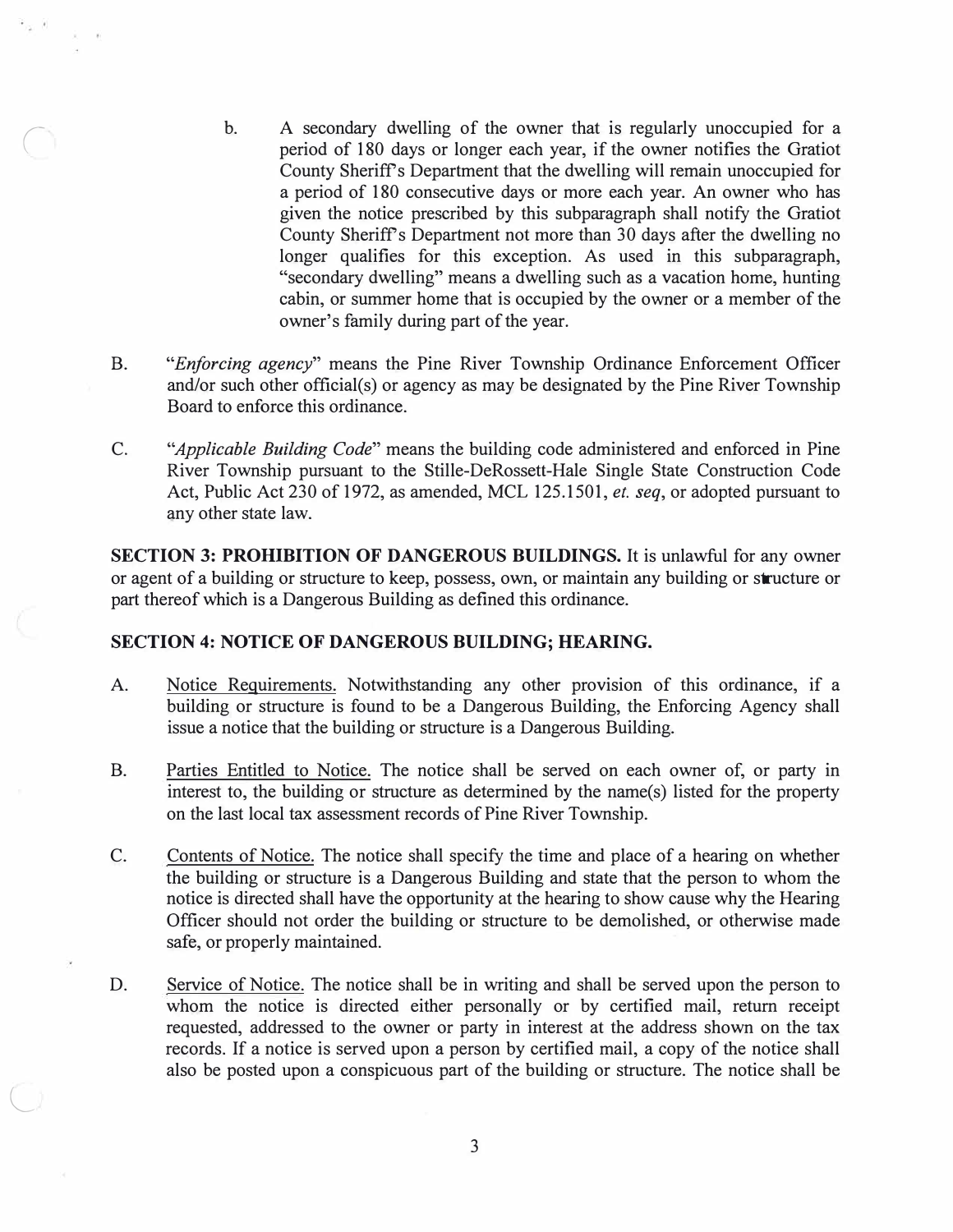served upon the owner or party in interest at least 10 days before the date of the hearing as indicated in the notice.

## **SECTION 5: DANGEROUS BUILDING HEARING OFFICER; DUTIES; HEARING; ORDER.**

- A. Appointment of Hearing Officer. The Hearing Officer shall be appointed by the Pine River Township Supervisor to serve at his or her pleasure. The Hearing Officer shall be a person who has expertise in housing matters, including, but not limited to, an engineer, architect, attorney, building contractor, building inspector, or member of a community housing organization. An employee of the Enforcing Agency shall not be appointed as a Hearing Officer.
- B. Filing Dangerous Building Notice with Hearing Officer. The Enforcing Agency shall file a copy of the notice of the dangerous condition of any building or structure with the Hearing Officer.
- C. Hearing Testimony and Decision. At a hearing prescribed by this ordinance, the Hearing Officer shall take testimony of the Enforcing Agency, the owner of the property, and any interested party. Not more than 5 days after completion of the hearing, the Hearing Officer shall render a decision either closing the proceedings or ordering the building or structure demolished, otherwise made safe, or properly maintained.
- D. Compliance with Hearing Officer Order. If the Hearing Officer determines that the building or structure should be demolished, otherwise made safe, or properly maintained, the Hearing Officer shall so order, fixing a time in the order for the owner, agent, or lessee to comply with the order. If the building or structure is a Dangerous Building under this ordinance, the order may require the owner or agent to maintain the exterior of the building or structure and adjoining grounds owned by the owner of the building or structure, including, but not limited to, the maintenance of  $lawn(s)$ , tree(s), and shrub(s).
- E. Noncompliance with Hearing Officer Order; Request to Enforce Order. If the owner, agent, or lessee fails to appear at the hearing or refuses to comply with the order issued by the Hearing Officer under this ordinance, the Hearing Officer shall file a report of the findings and a copy of the order with the Pine River Township Board not more than 5 days after noncompliance by the owner and request that necessary action be taken to enforce the order. A copy of the findings and order of the Hearing Officer shall be served on the owner, agent, or lessee in the manner prescribed in Section 4(D) of this ordinance.

**SECTION 6: ENFORCEMENT HEARING BEFORE THE PINE RIVER TOWNSHIP BOARD.** The Pine River Township Board shall fix a date not less than 30 days after the hearing prescribed in Section 5(C) of this ordinance for a hearing on the findings and order of the Hearing Officer and shall give notice to the owner, agent, or lessee in the manner prescribed in Section 4(D) of this ordinance of the time and place of the hearing. At the hearing, the owner, agent, or lessee shall be given the opportunity to show cause why the order should not be enforced. The Pine River Township Board shall approve, disapprove, or modify the order. If the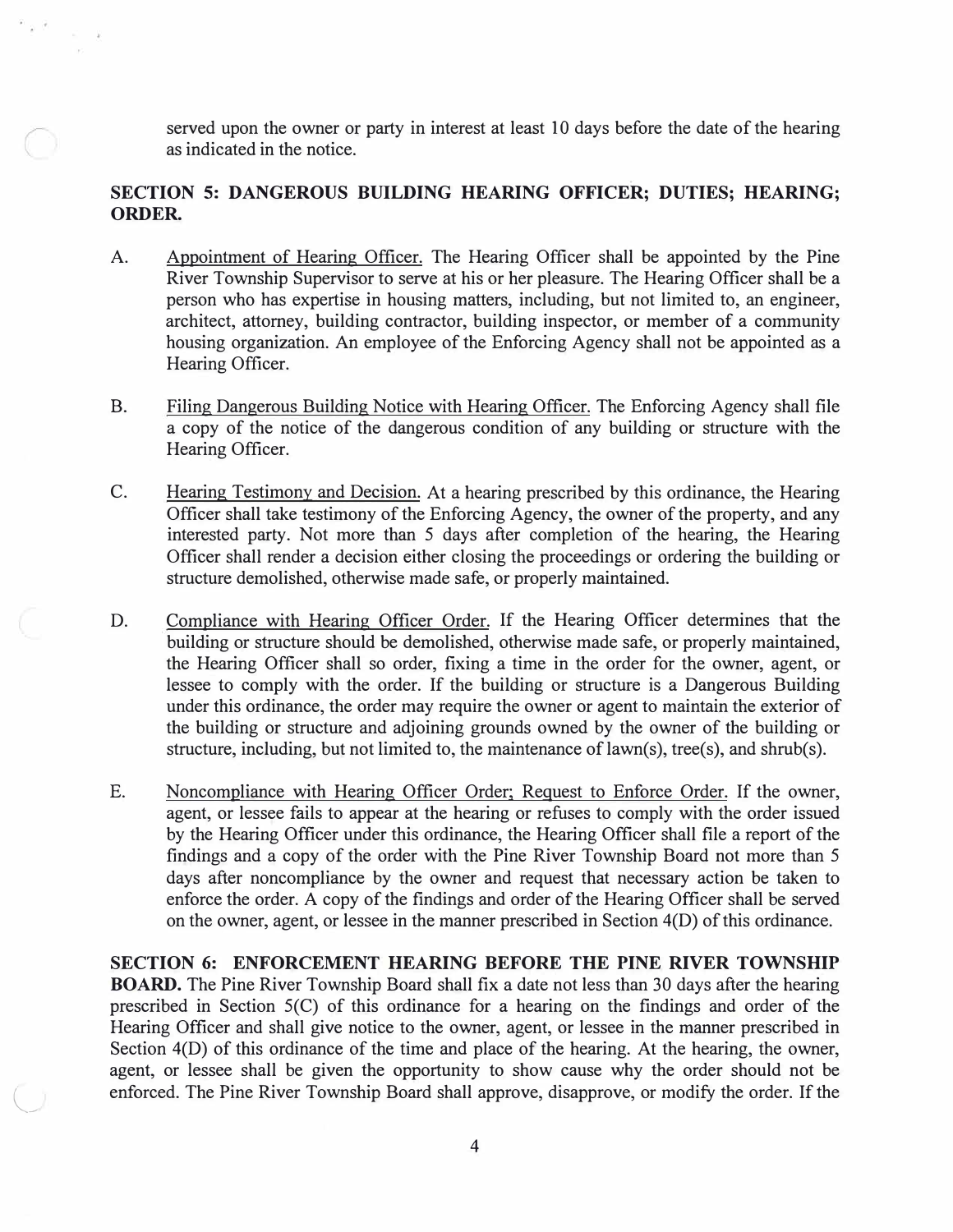Pine River Township Board approves or modifies the order, the Board shall take all necessary action to enforce the order. If the order is approved or modified, the owner, agent, or lessee shall comply with the order within 60 days after the date of the hearing under this section. Provided, however, that in the case of an order of demolition, if the Pine River Township Board determines that the building or structure has been substantially destroyed by fire, wind, flood, or other natural disaster and the cost of repair of the building or structure will be greater than the state equalized value of the building or structure, the owner, agent, or lessee shall comply with the order of demolition within 21 days after the date of the hearing under in this section.

## **SECTION 7: IMPLEMENTATION AND ENFORCEMENT OF REMEDIES.**

- A. Implementation of Order by Township. In the event of the failure or refusal of the owner or party in interest to comply with the decision of the Pine River Township Board, the Board may, in its discretion, contract for the demolition of the building or structure, making safe the building or structure, or maintaining the exterior of the building or structure or grounds adjoining the building or structure.
- B. Reimbursement of Costs. The costs of the demolition, of making the building or structure safe, or of maintaining the exterior of the building or structure or grounds adjoining the building or structure, incurred by Pine River Township to bring the property into conformance with this ordinance shall be reimbursed to Pine River Township by the owner or party in interest in whose name the property appears on the last local tax assessment records.
- C. Notice of Costs. The owner or party in interest in whose name the property appears on the last local tax assessment records shall be notified by the Pine River Township Ordinance Enforcement Officer of the amount of the costs of the demolition, of making the building or structure safe, or of maintaining the exterior of the building or structure or grounds adjoining the building or structure, by first class mail at the address shown on Pine River Township's records.
- D. Lien for Unpaid Costs. If the owner or party in interest fails to pay the costs within 30 days after mailing by the Township Ordinance Enforcement Officer of the notice of the amount of the cost, Pine River Township shall have a lien for the costs incurred by Pine River Township to bring the property into conformance with this Ordinance. The lien shall not take effect until notice of the lien has been filed or recorded as provided by law. A lien provided for in this subsection does not have priority over previously filed or recorded liens and encumbrances. The lien for the costs shall be collected and treated in the same manner as provided for property tax liens under the General Property Tax Act, Public Act 206 of 1893, as amended, MCL 211.1 *et seq.*
- E. Court Judgment for Unpaid Costs. In addition to other remedies under this ordinance, Pine River Township may bring an action against the owner of the building or structure for the full cost of the demolition, of making the building or structure safe, or of

5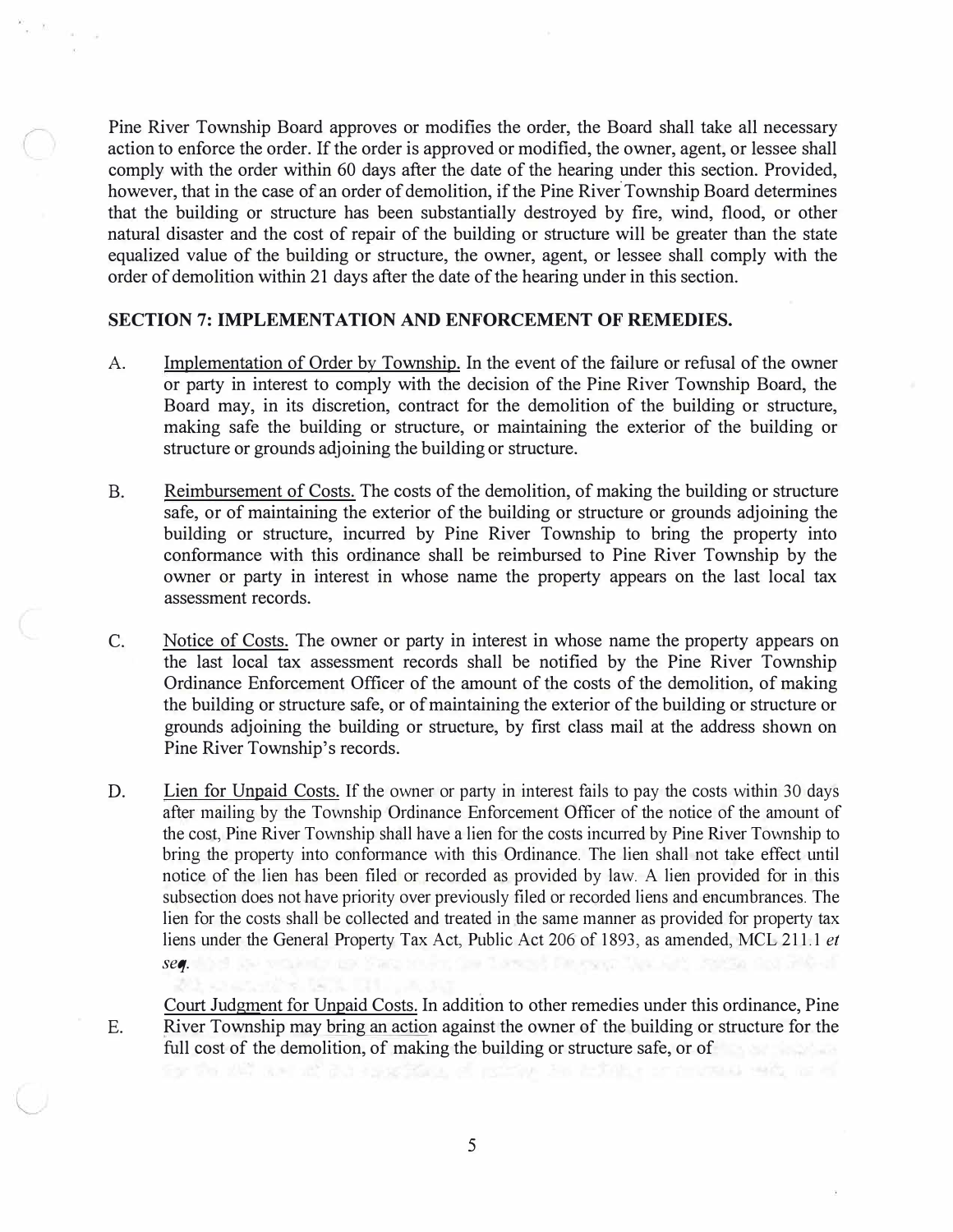maintaining the exterior of the building or structure or grounds adjoining the building or structure.

- F. Enforcement of Judgment. A judgment in an action brought pursuant to Section 7(E) of this ordinance may be enforced against any assets of the owner including, but not limited to, the building or structure and the land on which it is located or other real or personal property of the owner.
- G. Lien for Judgment Amount. In the case of a single-family dwelling or a two-family dwelling, Pine River Township shall have a lien for the amount of a judgment obtained pursuant to Section 7(E) of this ordinance against the owner's interest in all real property located in the State of Michigan that is owned in whole or in part by the owner of the building or structure against which the judgment is obtained. A lien provided for in this subsection does not take effect until notice of the lien is filed or recorded as provided by law, and the lien does not have priority over prior filed or recorded liens and encumbrances.

**SECTION 8: CIVIL INFRACTION AND REMEDIES FOR NONCONFORMANCE WITH ORDER.** Any person or other entity who fails or refuses to comply with an order approved or modified by the Pine River Township Board under Section 6 within the time prescribed by that section is responsible for a municipal civil infraction as defined by Michigan law and is subject to a civil fine of not more than \$500.00, plus costs, which may include all direct or indirect expenses to which Pine River Township has incurred in connection with the violation. A violator of this ordinance shall also be subject to such additional sanctions, remedies, and judicial orders as are authorized under Michigan law. Each day a violation of this ordinance continues to exist constitutes a separate violation.

**SECTION 9: APPEAL OF TOWNSHIP BOARD DECISION.** An owner aggrieved by any final decision or order of the Pine River Township Board under Section 6 of this ordinance may appeal the decision or order to the circuit court within 20 days from the date of the decision or order of the Pine River Township Board.

**SECTION 10: SEVERABILITY.** The provisions of this ordinance are hereby declared to be severable and if any clause, sentence, word, section, or provision is hereafter declared void or unenforceable for any reason by any court of competent jurisdiction, it shall not affect the remainder of such ordinance which shall continue in full force and effect.

**SECTION 11: REPEAL.** All ordinances or parts of ordinances in conflict herewith are hereby repealed; provided that this ordinance shall not be construed to repeal expressly or by implication any provision of the applicable Building Code (or maintenance, electric, plumbing, or similar code) or Zoning Ordinance.

**SECTION 12: EFFECTIVE DATE.** This ordinance shall take effect 30 days after publication as required by law.

 $\bigcirc$ 

 $\tau^{-1\ell(\cdot-\tau_{\mathbf{k}})}$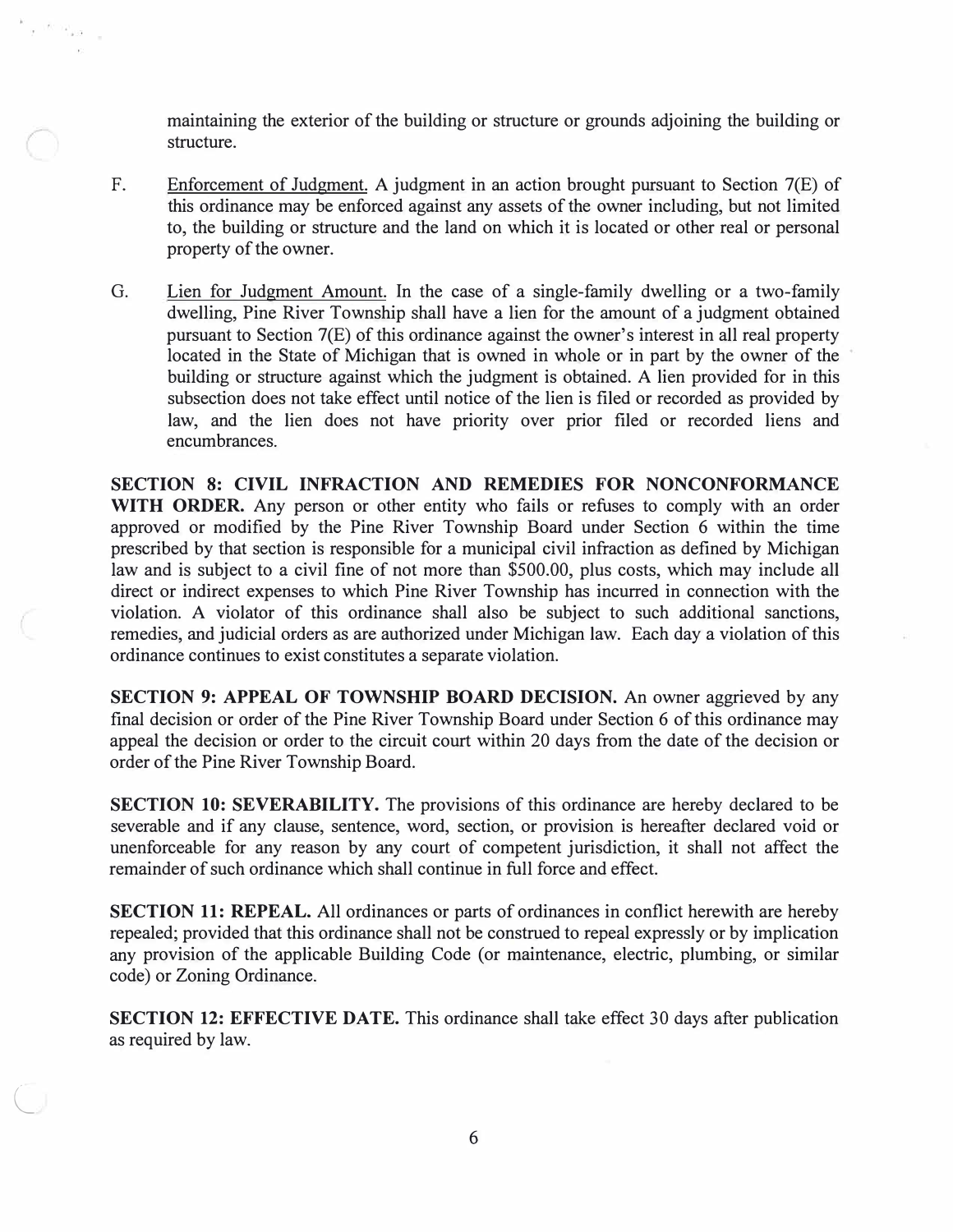The above ordinance was offered for enactment by Moeggenborg and was supported by Best at a regular meeting of the Pine River Township Board, held at the Pine River Township Hall, on the  $21<sup>st</sup>$  day of

September, 2011, at 7:00 p.m., the vote being as follows:

YEAS: Rademacher, Moeggenborg, Beeson, Best

NAYS: None

ABSENT/ABSTAIN: Baker

ORDINANCE DECLARED ADOPTED.

Kevin Beeson, Pine River Township Supervisor

#### **CERTIFICATION**

I hereby certify that the foregoing is a true and complete copy of an ordinance adopted by the Pine River Township Board at a meeting held on September 21, 2011, pursuant to the procedures required by law.

Mike Rademacher, Pine River Township Clerk